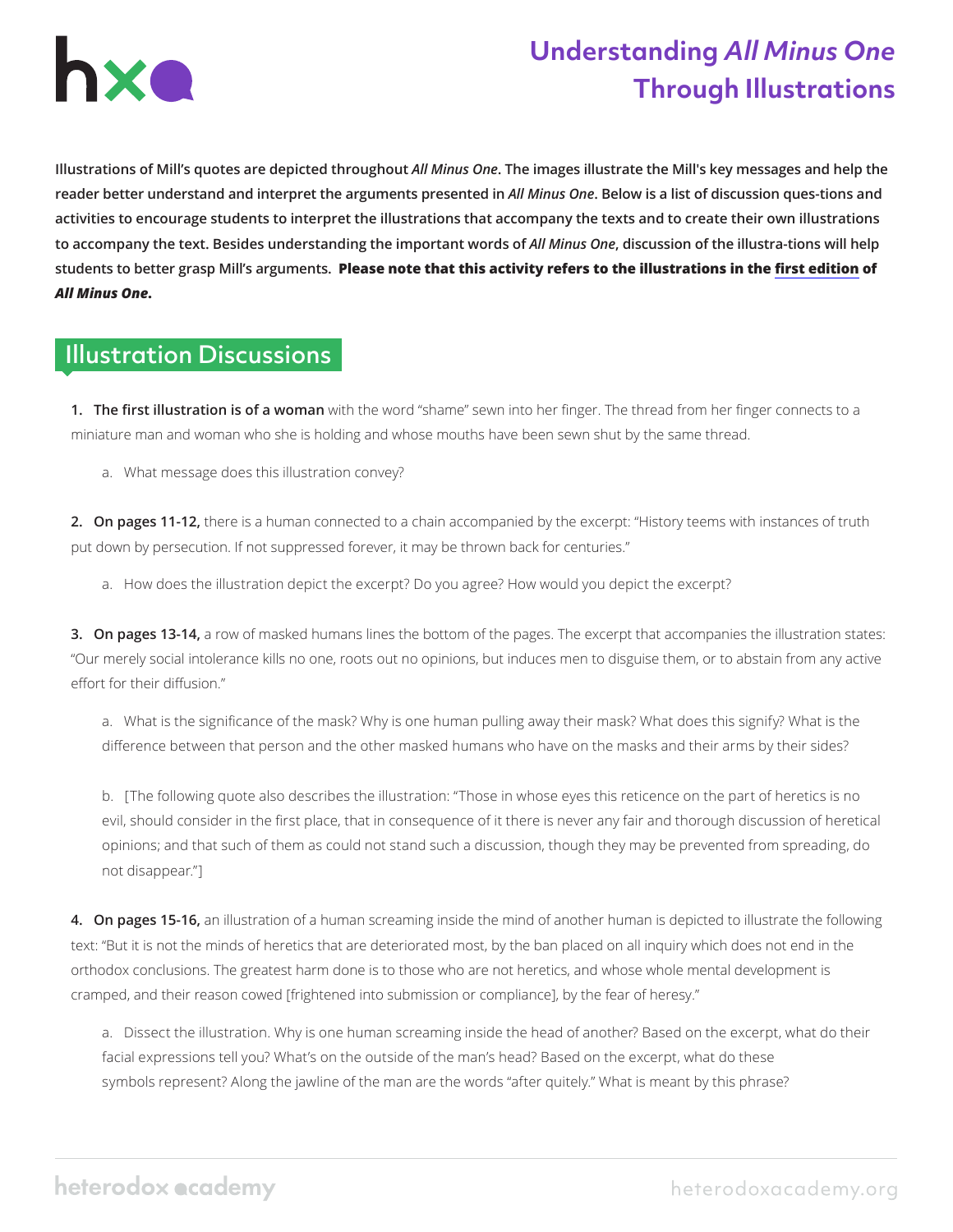**5. In the illustration on pages 17-18,** all but one human is walking away from a lit doorway. The illustration corresponds with the quote: "We can expect no fresh start… until we again assert our mental freedom."

a. How would you caption this illustration, or what excerpt would you emphasize to match this illustration?

**6. What is the illustration on page 22 depicting?** Does the following quote align well with this illustration? "Beliefs not grounded on conviction are apt to give way before the slightest semblance of an argument." Why? In what other way could the quote be depicted?

**7. The illustration on page 24** depicts a man in the background with a woman inside of a diamond in the foreground to accompany the text: "He must feel the whole force of the difficulty which the true view of the subject has to encounter and dispose of; else he will never really possess himself of the portion of truth which meets and removes that difficulty."

a. What emotions are each expressing? How do these emotions relate to the quote? What does the diamond and the vibrations from the diamond represent?

b. The quote is one illustration of argument number two: "He who knows only his side of the case, knows little of that." After reading the quote in the context of the paragraph (the text is on page 23), would you have chosen a different part of the paragraph to illustrate? Why?

**8. The illustration on page 26** depicts a living truth and a dead dogma. What does it mean for a truth to be living? What is a dead dogma? What message is the illustrator trying to convey?

a. The quote to accompany this illustration is "Instead of a vivid conception and a living belief, there remain only a few phrases retained by rote; or, if any part, the shell and husk only of the meaning is retained, the finer essence being lost." Do the quote and illustration complement each other well? Are there words in the quote you think should have been part of the illustration?

**9. On page 30,** three people are depicted—two have their eyes closed and one has her eyes open. Two quotes accompany this illustration: "Both teachers and learners go to sleep at their post, as soon as there is no enemy in the field," and "A contemporary author has well spoken of 'the deep slumber of a decided opinion.'"

a. What are the similarities and differences in the meaning of each quote? Does the illustration encapsulate well the meaning behind both quotes? Should the illustrator have created a separate illustration for each quote?

**10. The illustration on page 34** accompanies the quote: "Every opinion which embodies somewhat of the portion of truth which the common opinion omits, ought to be considered precious, with whatever amount of error and confusion that truth may be blended."

a. What is the illustration depicting? Is there another way the quote could be depicted?